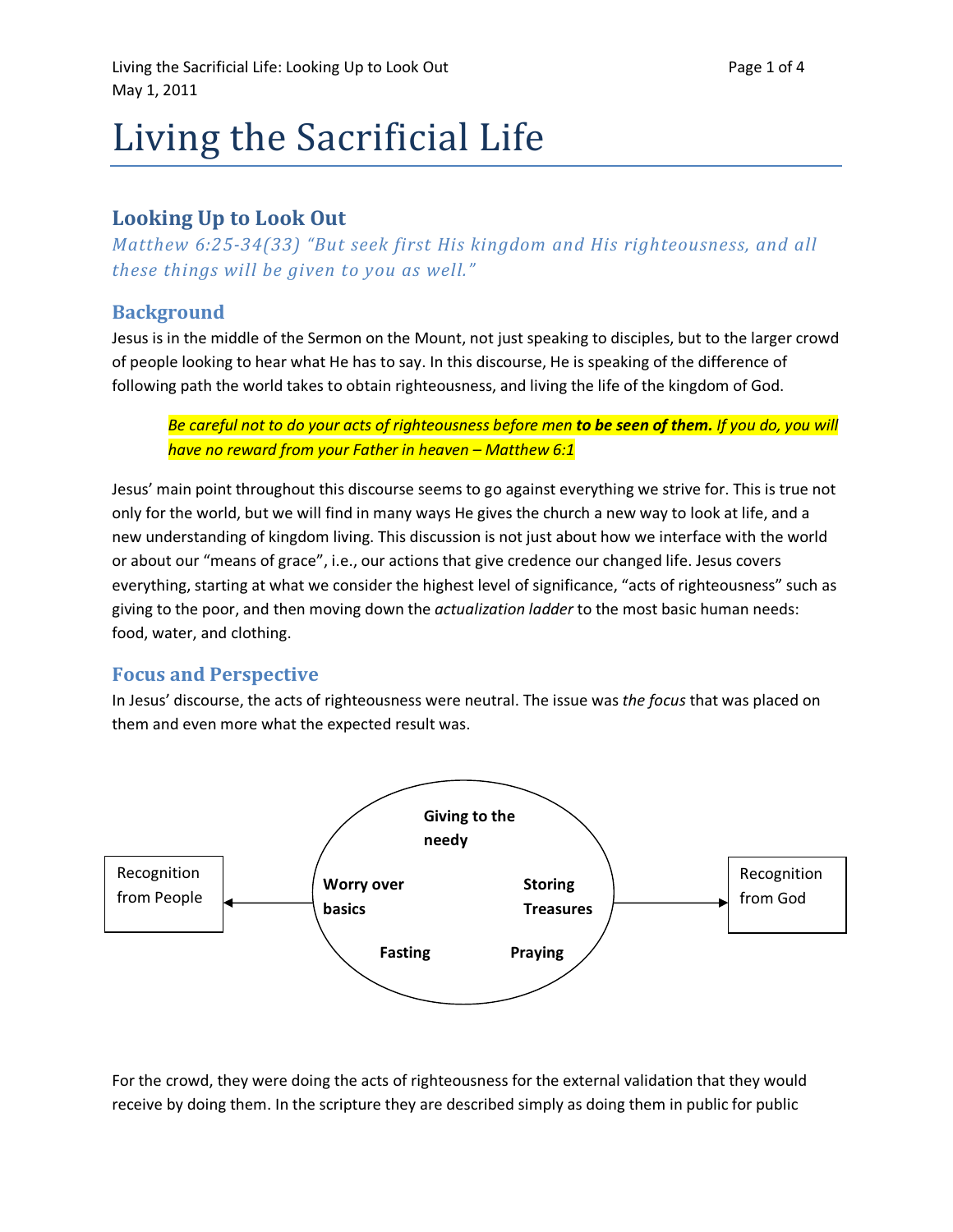Living the Sacrificial Life: Looking Up to Look Out **Page 2 of 4** Page 2 of 4 May 1, 2011

recognition, but they speak to a deeper need for having a selfish reason to do such acts. To bring this modern day, here are some reasons people will do "acts of righteousness"

- Tax breaks
- Publicity
- Building or repairing a public image
- Networking with others who do them
- Balance out failures in life ("I'm basically a good person, and here's proof")

For Jesus, however, there was a proper reason to do the acts of righteousness, and a proper way to do them. The way to do them was to focus solely on the act and not on the recognition that may come from it, and the reason was the reward that would come from the Father

#### Rewards from Works?

It would appear that Jesus is trying to bribe us into a life of self denial on earth, for the promise of "something better" in heaven. We end up with mental pictures of bigger houses, more money, better friends, more recognition and such because we have sacrificed so much here on earth. We can get very focused on doing things for the *reward* that is supposed to come, even trying to maintain our own level of righteousness, looking for that particular prize. In doing so, we miss the very thing that God has for us, the thing that has been there all along

But he answered his father, 'Look! All these years I've been slaving for you and never disobeyed your orders. Yet you never gave me even a young goat so I could celebrate with my friends – Luke 15 (29)

When we equate those treasures with the acts of righteousness that we are doing, are we not doing the same thing as the rest of the world, in seeking an external validation for who and what we are? And what happens when the reward doesn't come, or when we see a disparity between the effort given by others and the reward received?

However, Jesus does repeatedly state (4 direct references to rewards and 1 indirect) that there are rewards to be had, and they are from the Father and in heaven. Our dilemma: do we work for these potentially tangible rewards? Do we give \$10.00 to the homeless, so God can give us \$10 (or \$20, or \$1000) back as proof that "it" works? What are the rewards we are to receive, and what is to be our position regarding them?

## Opening the Un-Mystery Box

We have treated these verses like Santa with Christmas: "be careful, because if you don't do it right, you won't get any toys when Santa comes". The scriptures, however would have us view this subject of sacrifice and acts of righteousness differently

If in fact Abraham was justified by works, he had something to boast about but not before God. What does the scripture say? Abraham believed God and it was credited to him as righteousness. – Romans 4:2-4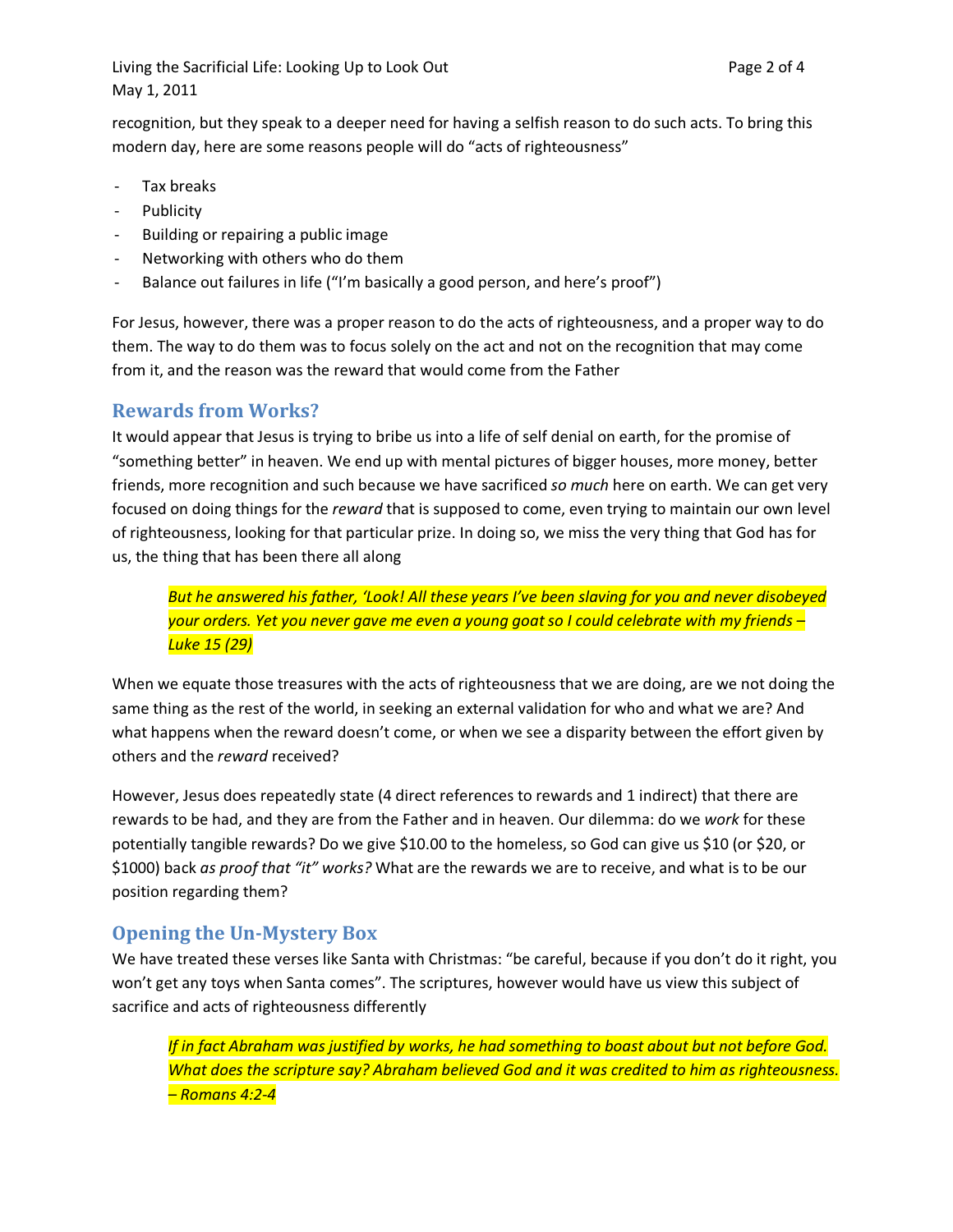Living the Sacrificial Life: Looking Up to Look Out **Page 3 of 4** Page 3 of 4 May 1, 2011

Abraham's status before God, and consequently before himself and anyone else, was not determined because he did any particular act. In fact, God declared Abraham righteousness long before circumcision, or before he had a son to sacrifice, and in spite of the apparent failures that we associate with Abraham. For Abraham, then, he did not do what he did in order to gain something from God; he did what he did because of what He already had gained from God. Abraham's acts of righteousness were the fruit borne out of the righteousness that God had already declared.

Remember the lifecycle of the seed:



Reward ( $\mu\sigma\theta\acute{o}s$ ) defined is:

- 1) Dues paid for work
- 2) Used of the fruit naturally resulting from toils or endeavors

Our reward, similar to the life of the seed, comes from what was already planted, and produces what it has naturally inside it. So, our "acts of righteousness" are performed, not to become righteous, but because God has already declared us righteous. Similarly, our reward from God is that which naturally comes as a result of planting that seed of righteousness. Remember, righteousness defined is "the state of him who is as he ought to be". Because we are in that right place, we act out of that place, and produce that right place, not just in us, but in others.

The man who had received the five talents brought the other five. Master, he said, you entrusted me with five talents. See I have gained five more. His master replied, Well done good and faithful servant! You have been faithful with a few things; I will put you in charge of many things. Come and share your master's happiness. – Matthew 25:20-21

The master had already entrusted the servants with the property. In turn, the servants did what was right by trusting themselves to do what was right with the property, and upon the master's return,